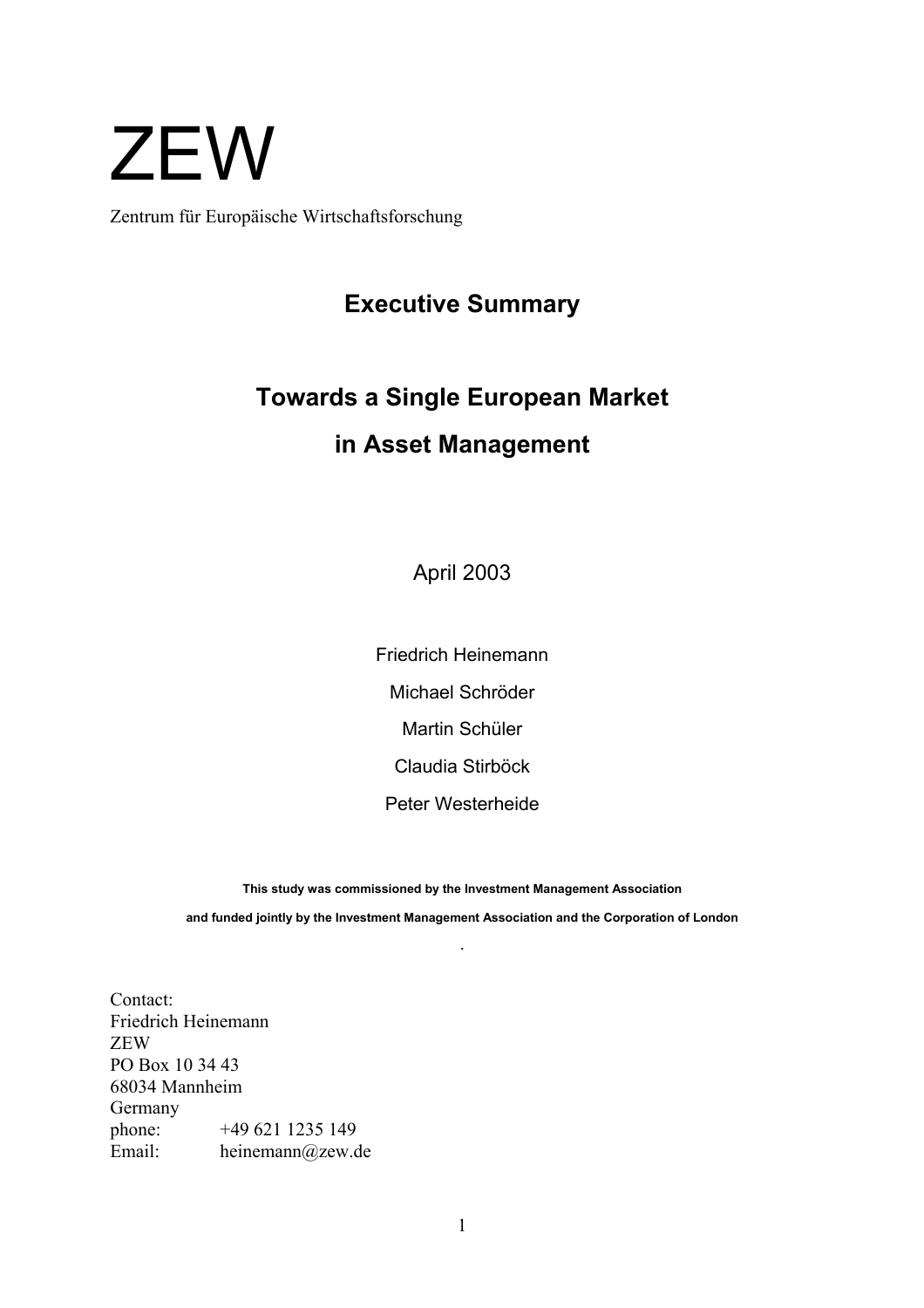#### **Executive summary**

#### **Part A The vision**

Ten years after the "completion" of the single market, national borders continue to define and restrict economic activity, even within the Eurozone. This is particularly true of the market for asset management, where a significant gap persists between the vision of a single market and the present reality.

This report envisages that a single market for asset management would exhibit the following features:

- A consistent and flexible legal and regulatory framework which avoids excessive or repetitive regulation;
- Absence of fiscal discrimination against foreign asset management products;
- Sufficient consumer education and comparable information on financial products to minimise consumer discrimination against foreign asset management products;
- No competitive discrimination against third-party asset management products (whether foreign or domestic) by distributors;
- Sufficient information and institutions to reassure consumers of the reliability of crossborder contracts;
- Continuous improvement of the pan-European infrastructure which facilitates transactions between asset managers and consumers; and
- Openness of non-European markets to European asset management products, and vice versa.

A single market that fulfilled this vision would provide significant economic benefits to both consumers (e.g. cost savings) and society (e.g. higher economic growth due to faster and more efficient capital accumulation).

It is hard to make any general statement about the asset management market, since in reality it comprises a large number of sub-markets and products (from highly standardised fund products for retail clients to highly individualised segregated services for institutional clients). This report has a certain – though not exclusive – focus on retail investment fund products, for which more data is available and, more importantly, the distance between vision and the reality is greater than in the wholesale market.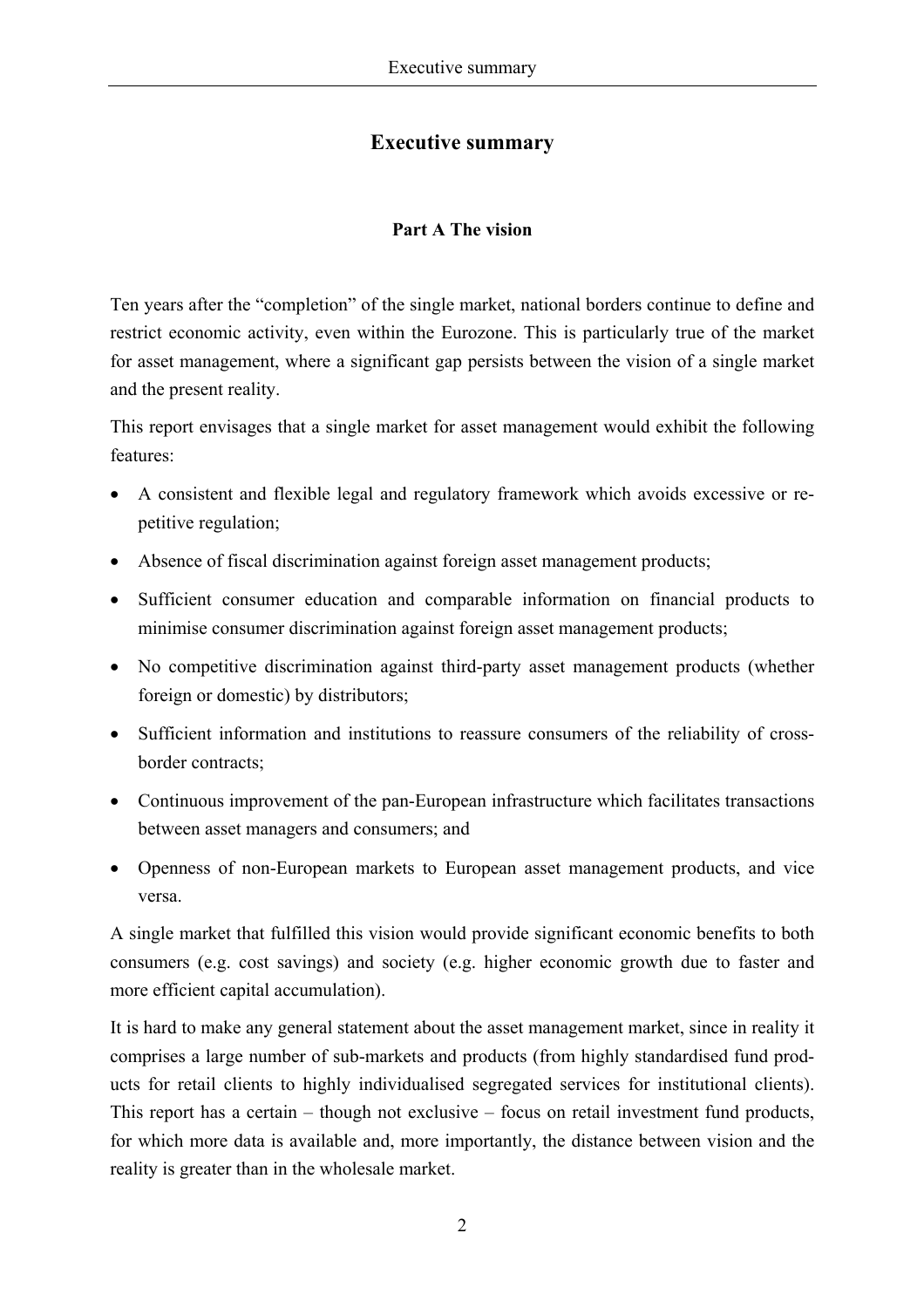#### **Part B Integration shortcomings**

The study assesses the status of the single market by analysing extensive aggregate data and one-to-one interviews with leading investment management companies with significant crossborder business.

Aggregate data paints an ambivalent picture of the current degree of integration:

- While there is some growth in the volume of cross-border investment fund sales, national markets are still predominantly dominated by domestic suppliers. In most European countries the market share of foreign investment funds (by asset value) rarely exceeds 20%.
- There is strong evidence that third party distribution is driving cross-border business in European investment funds.
- European UCITS have enjoyed some export success outside of Europe, for example in Asia and Latin America. However, the world's largest market, the US, is practically inaccessible to European UCITS due to regulatory constraints.
- In most European countries, banks still dominate the distribution of investment funds. Furthermore, banks still largely prefer to sell in-house products: more than 80% of all investment fund assets are attributed to in-house funds. However, this picture is beginning to change. Survey respondents indicated, on the one hand, that the dominant position of banks is beginning to be challenged, and, on the other hand, that the banks' movement towards 'open architecture' will increase the distribution of third-party cross-border products .

#### **Part C The issues in detail**

There is no simple answer as to why the European market for asset management is still segmented by national borders. However, interviews with asset management firms engaged in cross-border business indicated that certain 'man-made' barriers are a greater obstacle to the single market than 'natural' barriers like language, including (and in order of importance): taxation; distribution; fund mergers; infrastructure; and registration. Other (largely consumer related) barriers such as consumer culture or lack of consumer confidence were generally considered less significant obstacles to a single market.

• **Taxation:** Tax discrimination against foreign investment funds was deemed the most significant barrier to cross-border business. Interviewees attributed the highest weighting to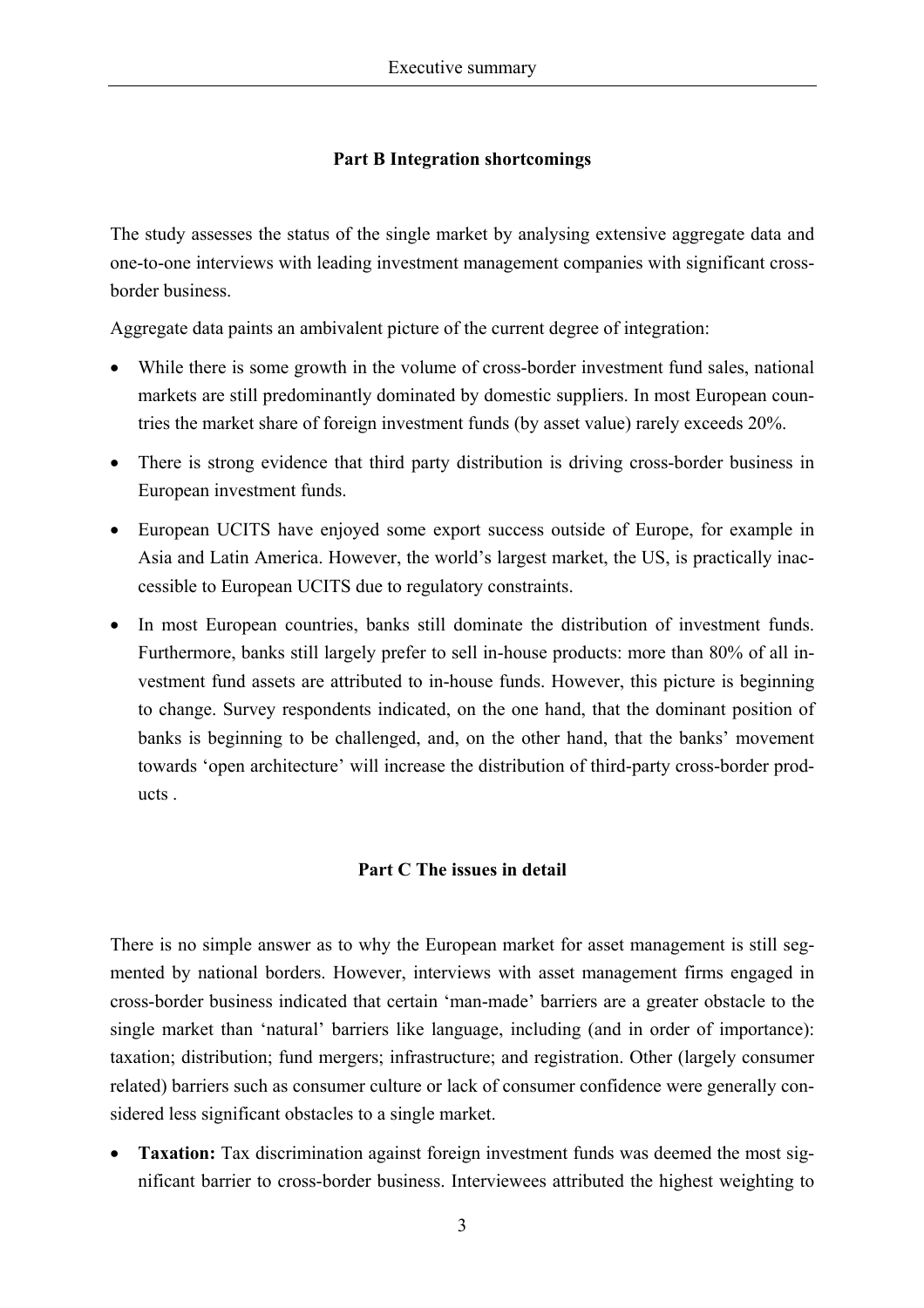taxation independently of their particular business model. This assessment is consistent with empirical research: countries with fiscal regimes which radically discriminate against foreign UCITS are practically closed to cross-border business.

- **Merger of funds:** Existing research leaves no doubt that the fragmentation of European markets along national borders results in sub-optimum average fund sizes. Consumers pay the bill for small funds in the form of high cost ratios. Tax and regulatory barriers restrict the ability of asset managers to increase average fund sizes by merging, eliminating or restructuring existing fund ranges. For example, some regulatory regimes place prohibitive conditions on mergers which would move assets to other domiciles, whereas some fiscal regimes treat cross-border mergers as a taxable event.
- **Distribution:** Asset managers typically rely on third-party distributors of investment funds (including banks and others) to enter new markets. Interviewees identified insufficient willingness and competence on the part of the sales staff of third party distributors as significant obstacles to the single market. Those supply side barriers are reinforced by insufficient financial literacy on the part of retail investors to demand appropriate advice from distributors and products from cross-border asset managers. Although the market downturn since the year 2000 may temporarily set back the trend towards open architecture, ultimately it is expected to resume and may even be reinforced by the recent experience of consumers.
- **Infrastructure:** There is a relatively large gap between the current state of the infrastructure that processes transaction between asset managers and their clients (which is characterised by inconsistent and repetitive protocols and standards), and an economically ideal infrastructure (which would be characterised by 'straight through processing' (STP)). Movement toward an economically ideal infrastructure would remove a costly barrier to cross-border sales of investment funds. There are reasons to believe that "the market" will move toward an optimal solution of its own accord, without any intervention from legislators other than to remove legal and regulatory barriers that restrict the market from finding this solution.
- **Registration:** Fund registration (i.e. the requirement to register a UCITS fund in every host state in which it is actively marketed, irrespective of having already been registered in its home state) is regarded as giving rise to unnecessary additional expenses which put cross-border investment funds at a cost disadvantage to domestic investment funds. While the direct registration fees paid to domestic regulators are relatively low, indirect fees paid to local lawyers and accountants can be significant.
- **Consumer culture:** Whilst cultural differences impact the means of distribution, they only represent a moderate barrier to the development of a single market. National prefer-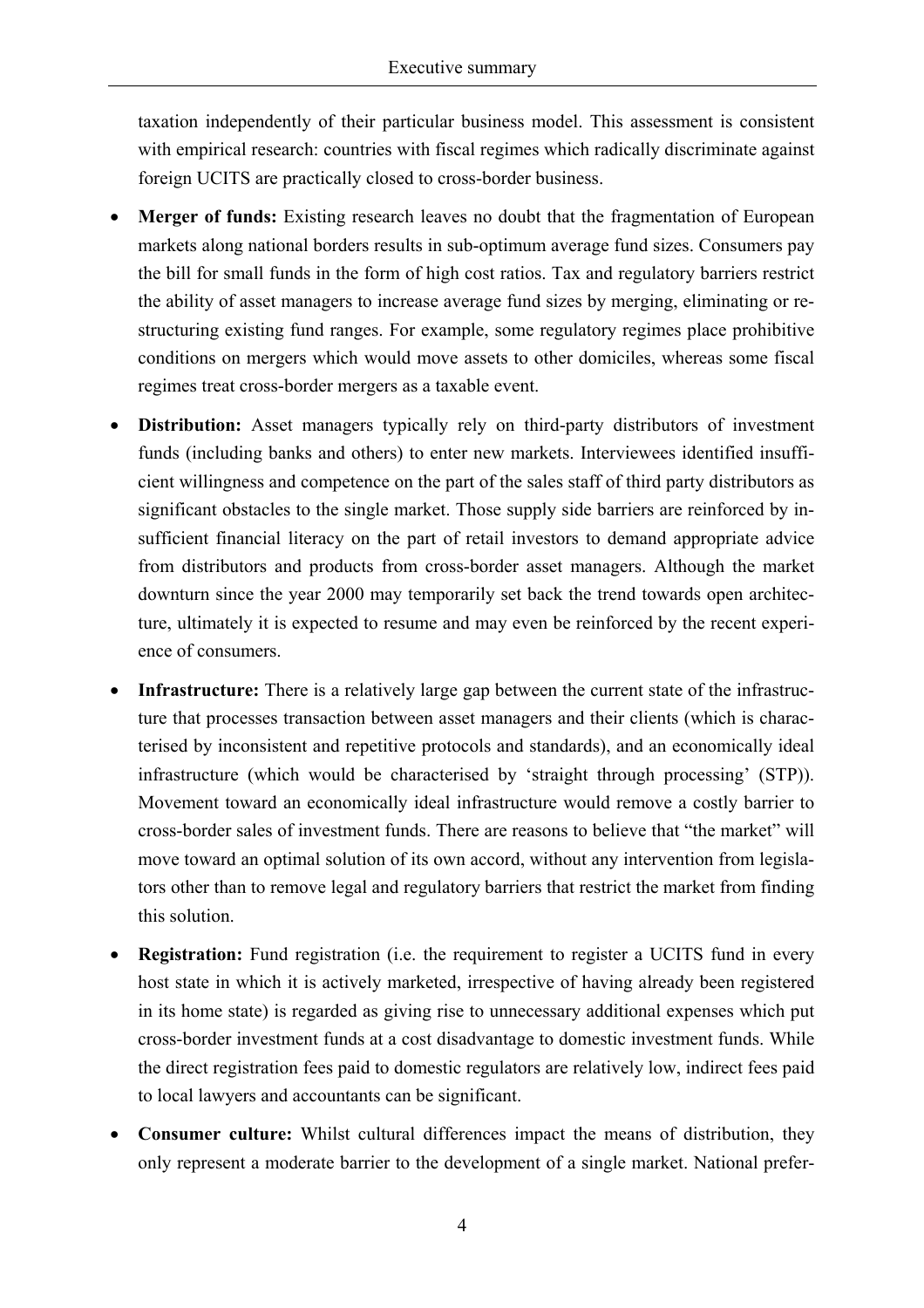ences for certain asset class, time horizons, and cost arrangements can all be accommodated by asset managers.

- **Consumer protection:** Consumer protection standards (for example, regulating the marketing and advertising of investment funds, and supplementary advice and information publication) vary significantly between EU member states. Cross-border investment fund business is only moderately inhibited by the variety of regulation. Consumer confidence in cross-border business can be strengthened through institutions such as cross-border complaint networks, compensation schemes, codes of conducts or well defined standards on advice. While asset managers do not agree on the importance of unified standards in *all* of these areas, they *do* agree that any standards should be defined by the industry itself rather than the legislators (since the industry has the best information about adequate rules).
- Information issues: The asset management industry (and, indeed, the broader financial services industry) is characterised by information asymmetry between the investor and the provider. National regulations and market practices manage that asymmetry by establishing investor information standards (for example, relating to fund costs and performance). The variety of national information standards makes it difficult to compare investment funds on a cross-border basis, and therefore inhibits the single market. The simplified prospectus (constituting a single, fully harmonised pan-European document – possibly along the line of the FEFSI proposal - that can be used for the cross-border marketing of UCITS in all countries) would be a useful step in reducing the variety of information standards.
- **Transparency:** Fees and charges are often not transparent to consumers and hence not comparable between different investment funds, particularly on a cross-border basis. Similarly the reported performance of investment funds is rarely comparable on a crossborder basis. Almost all interviewees argued that the asset management industry should standardise such information to improve transparency and comparability (incidentally arguing that regulators and legislators were less well equipped and resourced for this task).
- **Legislative and regulatory issues:** Even though the revised UCITS Directive is expected to promote the single market for investment funds, significant shortcomings remain. For example: potentially diverse implementation between member states; tax discrimination; and regulatory discrimination. Similarly, the draft directive on occupational retirement pensions leaves a lot to be desired since it provides member states with a lot of discretion, for example, to impose qualitative restrictions on the asset allocation of pension funds or to fiscally discriminate against cross-border contributions.

#### **Part D What needs to be done**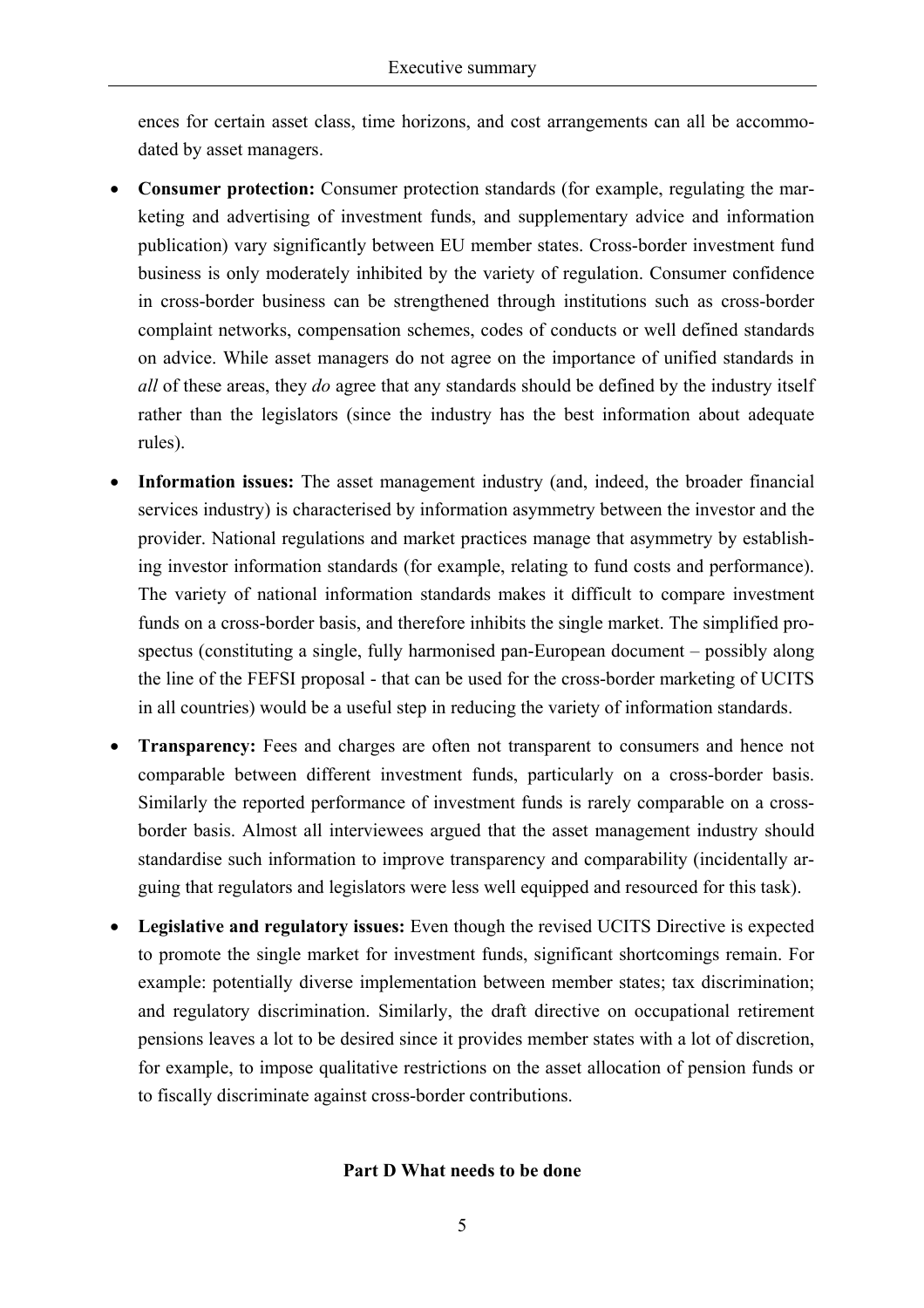There is a broad consensus amongst asset managers, regulators and legislators on the benefits of a single market. However, there is less consensus on how to achieve those benefits. Legislators are naturally optimistic that legislation and directives will be sufficient to promote future integration. In contrast, the asset management industry places more emphasis on better coordination, stricter enforcement and standardised implementation of existing legislation in the post-FSAP era. This report finds that such issues cannot be generalised: different problems require different solutions, sometimes legislative, sometimes interpretative, and sometimes judicial. Therefore, our case-by-case recommendations are:

- **Taxation:** Tackling tax discrimination against foreign investment funds must be prioritised if one takes a single market seriously. To date, the asset management industry and Commission have been reluctant to tackle discrimination for different reasons (the former because it is concerned about alienating member States, and the latter because of conflicting priorities). However, ultimately it is the Commission's responsibility (as guardian of the Treaties) to address this issue and adopt a more aggressive judicial approach.
- **Fund mergers**: Two distinct problems need to be addressed: first, the treatment of fund mergers as taxable events and second, protectionist regulatory conditions on outwardbound cross-border mergers. Responsibility for correcting the former lies with member states, and for correcting the latter with the Commission (for example, by proposing a future UCITS amendment to simplify and harmonise the rules for relocating investment funds within the single market).
- **Distribution**: Competition will naturally force suppliers to open up their distribution network to third party products. Improving consumer literacy is likely to mildly accelerate this process. Improving national regulation of advice in order to promote unbiased and objective distribution is likely to be a more significant driver. Progress towards more open distribution is closely linked to progress towards a more efficient European infrastructure.
- **Infrastructure**: Today, fragmentation of infrastructure places a costly burden on crossborder sales of investment funds. An efficient, pan-European infrastructure would require a significant initial investment, during the course of which investors would face uncertainty as to which standards would finally prevail. Although the market may take a long time to resolve these issues, it is better placed than other parties to arrive at an effective solution. Therefore this report recommends that improvements in infrastructure be primarily left to market forces and competition between leading infrastructure service providers, with a secondary role for the European Commission to speed up the process by removing any legal and regulatory barriers.